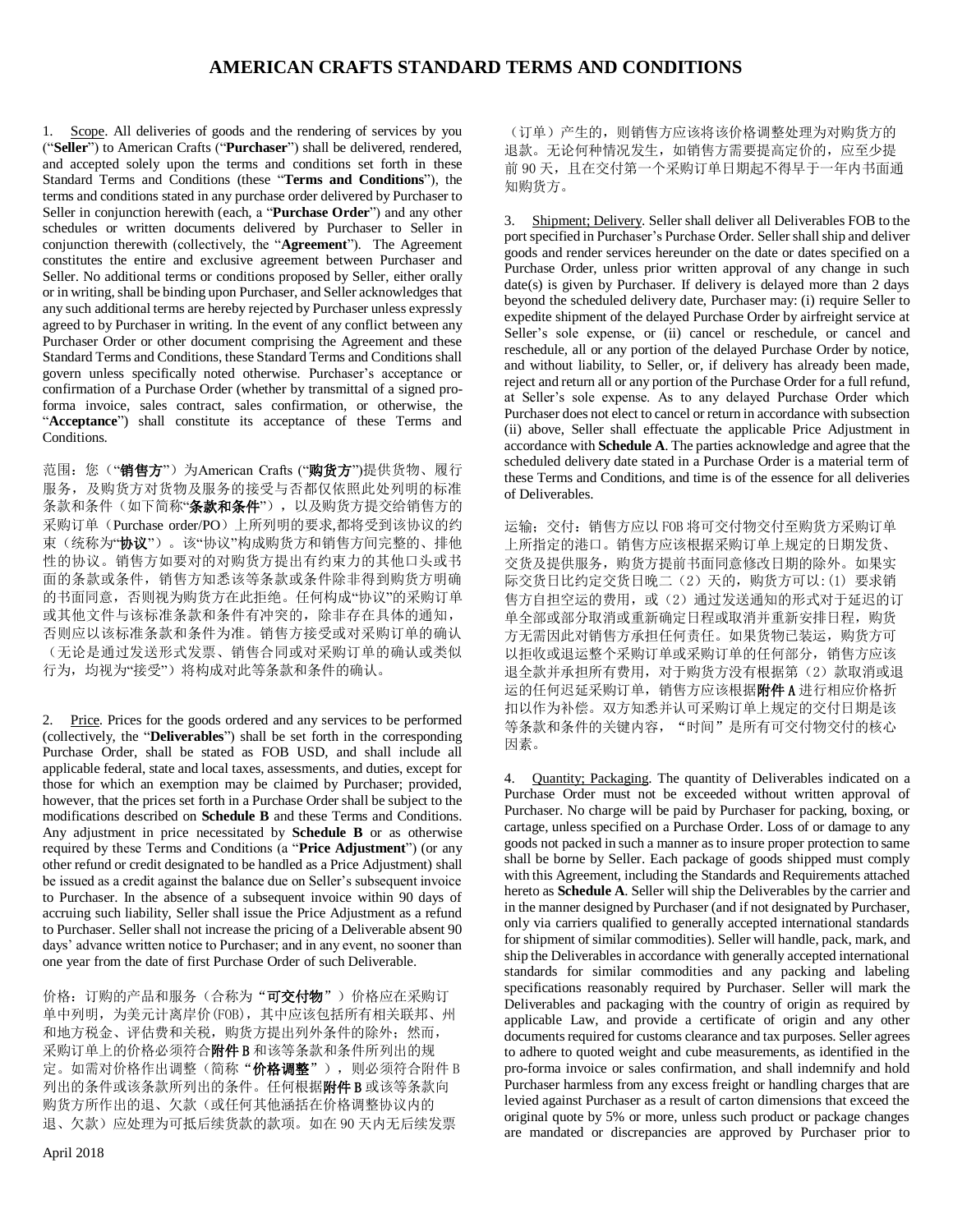shipment. Purchaser will claim a credit for wasted carton space if more than 5% of the inner or master carton is not filled or packed correctly. Credit calculation will be determined by applying the percentage of wasted space multiplied by overseas shipping costs for such shipment. Purchaser shall hold Seller harmless from any claims resulting from inadequate packing or handling.

数量;包装:没有购货方的事先书面批准,可交付物的数量不得超 过采购订单上记载的数量。除非采购订单上有明确规定,否则购货 方无需为包装、装箱、货运支付任何额外费用。销售方应承担因包 装不当保护不足而对货物引起的任何损失或损坏,每个装船的货物 包装都需符合本协议,包括附件A 所列的标准和要求。销售方应该使 用购货方制定的承运人和方式运送货物(如果购货方没有指定承运 人的,应该使用按照国际通用标准符合运送相似产品资质的承运 人)。销售方应该根据类似货物国际通用标准,对产品进行包装和 保护。为了海关清关和计税,销售方应该根据相关法律的要求在可 交付物和包装上标记原产国信息,并提供原产地证明和其他文件。 销售方同意以形式发票和销售确认单上载明的重量和立方数为准, 对于因纸箱尺寸超过原定尺寸 5%或以上,购货方因此需要支付超载 费或装运费的,销售方将弥补购货方任何该等支出,除非该等产品 或包装的改变是源于购货方的要求或在装运前该等不符已取得购货 方的批准。如果超过 5%的内箱或外箱没有正确填装或闲置,购货方 将因箱子空间浪费而向销售方要求弥补,弥补数额为空间浪费比例 乘以该次运输的海外运输成本。购货方保护销售方不会受到因任何 不当包装或处理而被提出控诉。

5. Inspections. Purchaser or its authorized representative may, at any reasonable time within 12 months prior to or following the date of any Purchase Order, inspect Seller's manufacturing facilities and processes associated with the Deliverables.

检验:购货方或其授权代表可以在任何采购订单日期确认的前十二 (12)个月内或采购订单确认后的任何合理时间检验销售方与可交 付货物有关的生产工厂和制造流程。

6. Pre-Production Samples. Prior to commencing production of any Deliverable, Seller shall provide Purchaser with five pre-production samples of each item (or each style of an item, if there is more than one style) (each, a "**Sample**") for Purchaser's approval (which may be withheld in its sole discretion). Samples shall be manufactured, packaged, and shipped to Purchaser at Seller's sole cost and expense. Seller may ship Samples by using Seller's courier account or by utilizing Purchaser's designed courier; provided, however, that if Purchaser's carrier is used, all associated fees and costs will be treated as a Price Adjustment. Purchaser will provide Seller with artwork templates and product and packaging color specifications, and Seller shall use print processes (and vendors, if applicable) that meet exacting PANTONE specifications and requirements, per such specifications. In addition to those remedies set forth in Section [10,](#page-2-0) any costs and expenses incurred by or on behalf of Seller in conjunction with sample rejection, including additional printing and delivery for subsequent sample approval, shall be borne solely by Seller.

产前样品:在任何可交付物生产之前,对于每一项产品,销售方应 该为购货方提供五(5)个样品(如果一项产品不止一种款式的,则 每种款式提供5个样品)(每一个都称为"样品")作为购货方的产品 确认依据(购货方可以独立决定产品确认与否)。样品的生产、包 装和运输给购货方所产生的成本和费用都由销售方承担。销售方也 可以使用销售方的速递帐号或使用购货方指定的快递公司和账号发 送样品;如果用购货方的快递公司,所有相关的费用和成本将作为

价格调整处理。购货方将为销售方提供产品和包装的设计稿件及 颜色规格,销售方采用的印刷工艺(包括供货商-如果涉及到)应 该完全符合潘通色卡(PANTONE)技术参数和要求,包括每一个 此等技术参数。除了第10部分定义和提出的补救方法外,任何因 销售方所引起的未能通过的样品,以及有关的成本和费用,包括 补样品而产生的额外的印刷和快递费用应该完全由销售方承担。

7. Specifications. Deliverables shall conform in all respects to the specifications and requirements set forth in the Agreement (including without limitation these Terms and Conditions and **Schedule A**) (collectively, the "**Specifications**"). In the event no quality is specified in a Purchase Order, the Deliverables must be of the best quality.

规格: 可交付物在所有方面都应该符合"协议"(包括但不限于 这些条款和条件及附件 A)提出的说明和要求(合称为"规格")。 如果采购订单中没有明确质量要求,可交付物必须为最好的质量。

8. Purchase Order Modification. Purchaser shall have the option to increase or decrease by not more than 25% the amount to be delivered under a Purchase Order by notice to Seller in writing at any time 30 days before the Deliverables are scheduled to be shipped pursuant to the Purchaser Order and to return cancelled goods at Seller's expense. Upon any such cancellation or modification, Purchaser's sole obligation will be to pay Seller's invoices for Deliverables shipped or rendered prior to the date of cancellation or modification.

采购订单修改:购货方有权在采购订单规定的可交付物发运日 30 天前的任何时间,通过书面通知的方式增加或减少不超过采购订 单规定的预发货数量 25%的产品或退还已取消的货物,销售方承担 相关费用。任何该种取消或修改发生之后,购货商的唯一责任是 支付该取消或修改日期前与已经发运或交付的可交付物的有关发 票所列的款项。

9. Inspection; Rejection; Revocation of Acceptance. Purchaser may elect to inspect the Deliverables at the point of delivery, Seller's manufacturing, warehouse or distribution facility, or Purchaser's manufacturing, storage or distribution facility to determine whether any of the Deliverables are Nonconforming. A Deliverable is "**Nonconforming**" if it: (i) fails to pass inspection, as determined by Purchaser; (ii) is not of comparable quality to the corresponding sample approved by Purchaser; (iii) does not conform to all of the Specifications; or (iv) does not comply with all warranties set forth in these Terms and Conditions. Purchaser's inspection rights (whether or not exercised) and tendering payment for Deliverables will not affect any of Purchaser's rights under the Agreement or otherwise, including without limitation Purchaser's right to revoke acceptance or pursue other remedies, even if defects or Non-Conformities are discovered at a later date.

验货、拒收、接受撤回:购货方可以选择在交付现场、销售商生 产过程中、仓储、存于海运仓库或购货方在加工、存储或存于海 运仓库时检验货物以确定是否有货物不符合规定。一个产品如果 出现如下状况则视为"不符合": (1) 如购货方要求实施验货, 但没有通过购货方的验货;(2)与购货方确定的样品的质量不符; (3)不符合任何规格及说明要求;或(4)不符合该等条款和条 件中列明的生产标准。购货方的验货权利(无论实施与否)及付 款,将不受其他条款和因素的干扰,包括但不限于购货方撤回接 受或寻求补偿的权利,即使瑕疵或"不符合"在稍后的销售过程 中才被发现。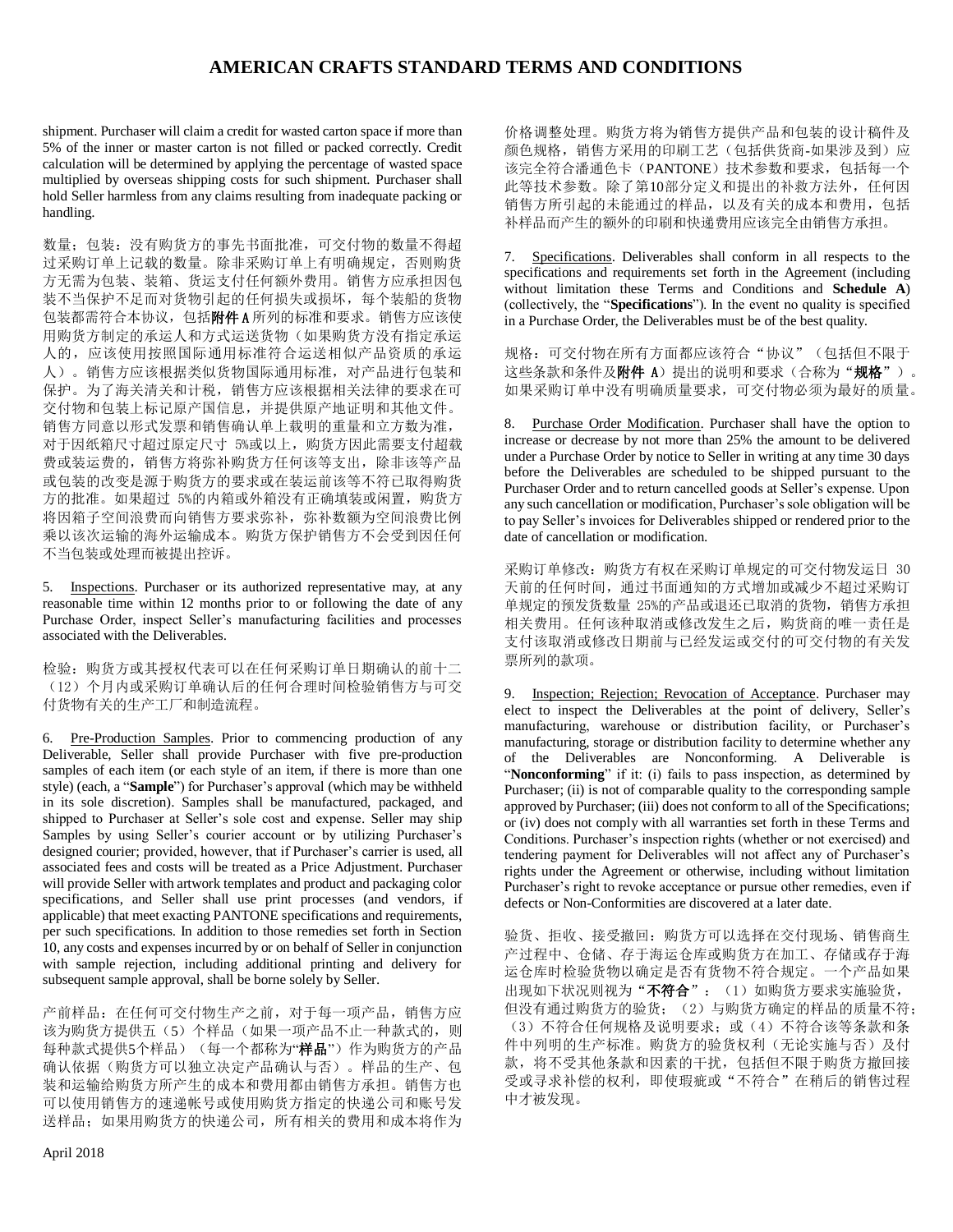<span id="page-2-0"></span>10. Non-Conformance Remedies. If Purchaser determines that any Deliverable is Nonconforming, Purchaser will give Seller notice of the Nonconforming Deliverables, and may (i) return such Nonconforming Deliverables to Seller at Seller's sole risk and expense, or (ii) accept the shipment in part, and rework any defect or nonconformity (subject to any applicable Price Adjustment pursuant to **Schedule B**). Seller will, within five days of the return of Nonconforming Deliverables and at Purchaser's option and at Seller's sole risk and expense, either (a) replace the Nonconforming Deliverables with new Deliverables that are not Nonconforming, or (b) issue Purchaser a refund or credit in the full amount of the price of the Nonconforming Deliverables and any and all shipping and insurance charges associated therewith. Seller will cooperate with Purchaser to expedite processing of all returns and to minimize the amount of Deliverable inventory held by Purchaser. If Purchaser requests a refund or credit pursuant to (b), above, Purchaser may elect to purchase like goods and services elsewhere and charge Seller with any loss or damage (either direct or indirect) sustained by Purchaser (including, but not by way of limitation, any difference between the price paid by Purchaser for such like goods and services and the price specified on the Purchase Order) plus all costs of collecting the same (including, but not by way of limitation, attorneys' fees and costs). Seller acknowledges and agrees that the terms and discounts set forth herein and on **Schedule A** are reasonable and necessary herein to protect each party's interest herein.

对"不符合"的补偿: 如果购货方认定任何一个可交付物是不符合 约定的,购货方将给销售方发送可交付物"不符合"通知书,并可 以(1)退还该"不符合"货物给销售方并由销售方承担一切风险和 费用, 或(2)接受部分货物, 并返工任何瑕疵或不符产品(返工费 用根据附件 B 相关条款进行评估)。在退货后五(5)天内销售方应 在自担风险及承担全部费用的情况下, 根据购货方的选择, (a) 用 符合规定的可交付物代替"不符合"产品;或(b)对"不符合"可 交付物的全部价款及相应的运输成本和保险费用向购货方发出退款 或欠款确认。销售方与购货方应相互配合以加速退货进程及减少 "不符合"品在购货方库存的数量。如果购货方根据条款(b)要求 退款或确认欠款的,购货方可以选择从其他方购买类似产品并由销 售方承担任何购货方因此而遭受的直接或间接的损失或损害(包括 但不限于律师费用和法律成本)。销售方知悉并认可此处及附件A 所 列条款及折扣是合理的并为保护各方利益所必要的。

11. Intellectual Property Rights. No Deliverables shall infringe upon or violate any patent, copyright, trademark, trade name, trade dress, trade secret, intellectual property right, or any other third party right recognized worldwide. If Purchaser provides any drawings, designs, specifications, software, firmware or other materials to Seller in connection with the Agreement (collectively, "**Purchaser Materials**"), all of the foregoing are Purchaser confidential information and subject to the protections set forth in Section [12.](#page-2-1) Purchaser expressly retains ownership of and all rights in all Purchaser Materials and grants Seller no right or license in any Purchaser Materials. Seller will use Purchaser Materials only to produce Deliverables for sale to Purchaser under the Agreement and will return all Purchaser Materials to Purchaser upon demand.

知识产权: 任何可交付物都不得侵犯或违反专利权、版权、商标权、 商号、商业包装权、知识产权或任何第三方全球认可的权利。如果 购货方向销售方提供任何与本协议有关的图纸、设计、规格要求、 软件、硬件或其他资料(合称为"购货方资料"),所有这些资料都属 于购货方的商业秘密,应根据第12条进行保护。购货方明确规定自 己保留"购货方资料"的所有权及任何权利,没有许诺任何"购货方资 料"的任何权利或许可给销售方,销售方仅可以使用资料生产购货方 的可交付物,并将根据购货方的要求归还所有购货方资料。

<span id="page-2-1"></span>12. Confidentiality. Seller shall keep confidential the specific terms of the Agreement and the parties' disclosures and activities in connection with the Agreement and the Deliverables (including without limitation product and pricing information), and refrain from disclosing any such information to any third party (including Purchaser's end customers), absent Purchaser's prior written consent. Seller will not, without Purchaser's prior written consent, issue any press release or make any public announcement or statement regarding the Agreement or the existence or any aspect of the business relationship between Seller and Purchaser, or mentioning any Deliverables.

商业秘密:销售方应该对本协议的具体条款和与本协议及可交付 物有关的双方披露的信息及活动(包括但不限于产品和定价)进 行保密。如果没有购货方的事先书面同意,不会向任何第三方透 露该等信息,及如无购货方的事先书面同意,不会对本协议、销 售方与购货方间商业关系的存在、商业关系的任何方面及上述任 何可交付物发表任何新闻稿或发布任何公开声明或说明。

13. Compliance with Laws. Deliverables shall conform in all respects to the requirements of all international, national, federal, state, city, county, provisional, municipal, and local governmental, quasigovernmental, governmental agency, department, body, or office or court laws, rules, regulations, statutes, regulatory requirements, acts, orders, judgments, decrees, constitutions, legal guidelines, codes or ordinance, including, but not limited to, the California Safe Drinking Water and Toxic Enforcement Act of 1986, the Federal Hazardous Substances Act, the Consumer Products Safety Improvement Act, paragraphs (1) through (7) of section 202 of Executive Order 11246 and all similar orders, rules, regulations and laws prohibiting discrimination in employment, the Fair Labor Standards Act, the Federal Food, Drug and Cosmetic Act and all rules, regulations, and orders promulgated thereunder, as applicable (collectively, the "**Laws**"). If Seller violates or reasonably believes Seller may have violated any Laws, Seller shall immediately notify Purchaser.

合规性:可交付物在各个方面应该符合所有国际、国内、联邦、 州、市、县、临时的、市政的、及地方政府的、半官方的、政府 机构的、部门的、行政主体、行政办公场所或司法的法律、法 规、规章、立法、规则要求、法令、命令、判决、宪法、法律准 则、法典、或条例,包括但不限于1986年加州饮用水安全及毒物 强制法案 (California Safe Drinking Water and Toxic Enforcement Act)或称Prop 65、联邦有害物品管理法(Federal Hazardous Substances Act)、消费品安全改进法(Consumer Products Safety Improvement Act)、11246号行政命令202部分第(1)至第(7) 条及所有类似命令、规则、规章及禁止就业歧视的法律、公平劳 动标准法案(Fair Labor Standards Act)、联邦食品、药品及化妆 品法案(Federal Food, Drug and Cosmetic Act)及依此颁布的所有 规则、规章和命令,所有适用于此的(合称"法律")。如果销售方 违反了或有理由认为销售的货物可能已经违反了任何该等"法律", 销售方应该立即通知购货方。

14. Regulatory Testing. Seller agrees, at its sole expense, to conduct any necessary testing, certification processes, or disclosures in order to meet North American standards, including without limitation compliance with CPSIA (Consumer Product Safety Improvement Act) and Health Canada guidelines, LHAMA (Labeling of Hazardous Art Materials Act, US & CA), TRA (Toxicological Risk Assessments, US & CA), USP 51 (Antimicrobial Effectiveness Testing) or 61 (Microbial Examination of Nonsterile Products: Microbial Enumeration Tests) testing, and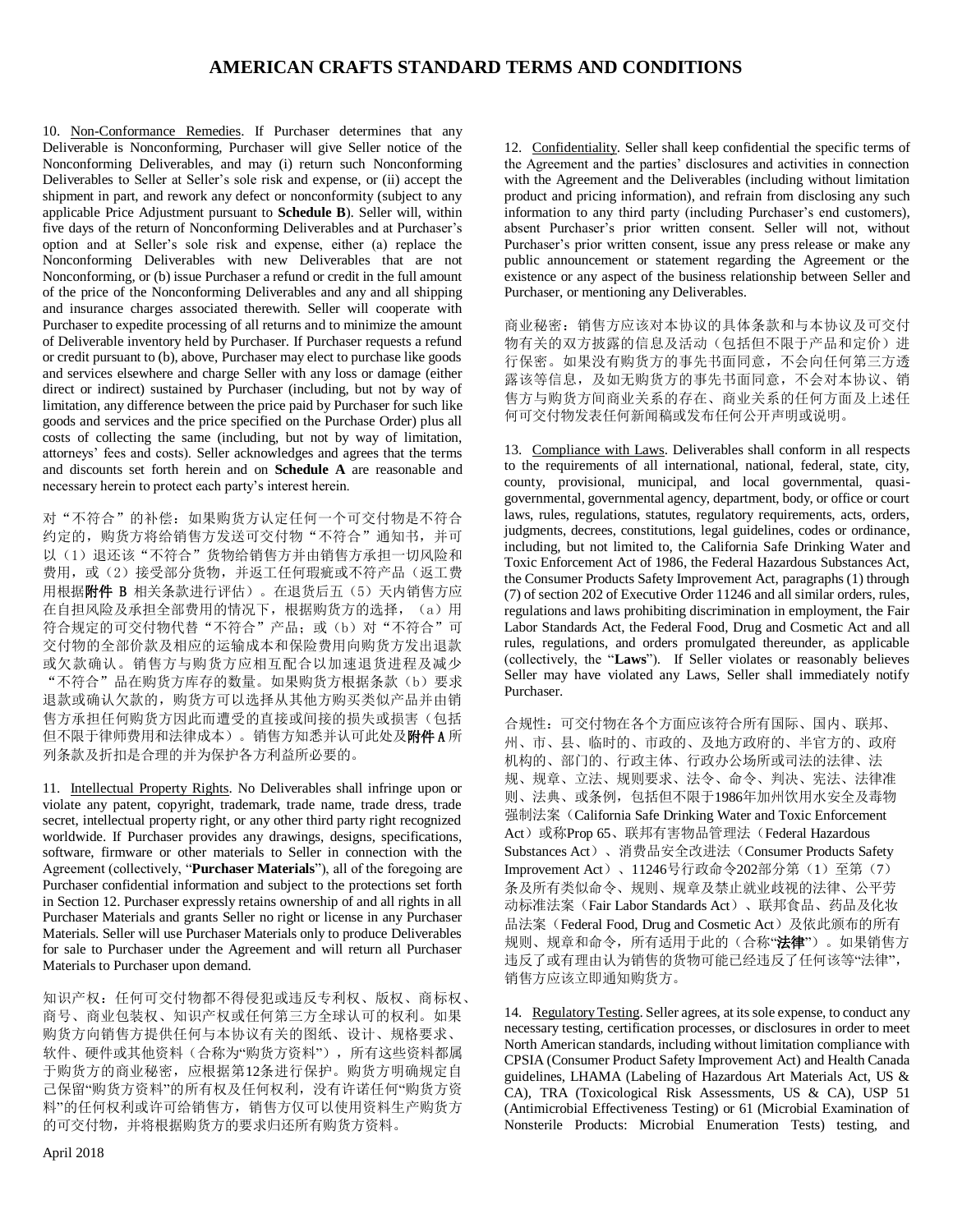Proposition 65 testing. These tests and requirements (if applicable) may include, without limitation, fumigation, Phytosanitary Certification, USA Lacey Act Certification, phthalate testing, testing for lead or heavy metal content, TPCH (Toxics in Packaging Clearinghouse) Certification, specified lab tests, special labeling requirements and USDA/Vet certificates. Additionally, Purchaser may require an official Material Safety Data Sheet (MSDS), a detailed list of ingredients, and other certifications and lab tests to identify materials used in production in order to satisfy USA or Canadian Government health and safety requirements. At Seller's request, Purchaser will furnish Seller with a list of known certifications or test requirements prior to Acceptance, which will be limited to those required by Law. Additionally, Purchaser may require additional certifications, testing and disclosures (to be conducted by or on behalf of Seller at Seller's sole expense) following any Non-Conformance. If Seller becomes aware that any Deliverable may present any danger of bodily injury (including death) or property damage (a "**Hazard**"), Seller will promptly notify Purchaser in writing.

合规性检测:为了符合北美标准,包括但不限于符合 CPSIA(消费品 安全改进法案)及加拿大卫生规范(Health Canada guidelines)、 LHAMA(危险艺术材料标识法案,美国和加拿大)(Labeling of Hazardous Art Materials Act, US & CA), TRA (毒理风险评估 ,美国和加拿大)(Toxicological Risk Assessments, US & CA)、 美国药典第 51 项抗菌效果测试(Antimicrobial Effectiveness Testing) 、或第 61 项 (未消毒产品微生物:枚举法测试) (Microbial Examination of Nonsterile Products: Microbial Enumeration Tests) 测试和建议的 Prop 65 测试,销售方同意自担 费用进行任何必要的检测、认证及获取报告。这些检测和要求(如 果适用)可能包括但不限于熏蒸、植物检疫认证、美国雷斯法案( Lacey Act)认证、邻苯二甲酸酯检测、铅和重金属含量检测、 PTCH(包装毒物法规)( Toxics in Packaging Clearinghouse)认证 、具体的实验室检测,专门标识要求及 USDA/Vet 认证。另外,购货 方可以要求一份官方的材料安全数据表(MSDS)、一份详细的成分 清单及为证明产品中使用的材料符合美国和加拿大政府有关健康和 安全要求的其他认证和实验室检测。如果销售方要求,在接受之 前,购货方将为销售方提供已知的认证或测试要求清单,但仅限于 "法律"所要求的认证和测试。另外,购货方可以因为任何"不符 合"而要求销售方自担费用进行其他认证、测试及获取报告。如果 销售方察觉任何可交付物可能存在人身损害(包括死亡)或财产损 害(统称为"危险")的危险,应立即书面通知购货方。

15. Representations and Warranties of Seller. Seller represents and warrants to Purchaser, as of each date Seller delivers Deliverables to Seller (whether in the form of goods or provision of services) pursuant to a Purchase Order, that such Deliverables (i) comply with all Laws, (ii) are safe for human use and do not constitute a Hazard, and do not contain any hazardous materials, chemicals, or substance in excess of or in violation of those amounts permitted by applicable Laws, including, but not limited to, any Laws governing materials, chemicals, or substances, (iii) are free from defects in labor, material and fabrication, (iv) conform to applicable Specifications, drawings, samples and other descriptions given, (v) are provided with good and marketable title, free and clear of any and all liens, claims, encumbrances and other restrictions of any kind, (vi) are of merchantable quality, suitable for the purpose intended, (vii) are not Nonconforming, (viii) have been thoroughly inspected by Seller, (ix) are not counterfeit, adulterated, misbranded, falsely labeled, or falsely invoiced, (x) are labeled and advertised in accordance with applicable Laws and these Terms and Conditions, (xi) do not and will not infringe or misappropriate any patent, copyright, mask work right, trade secret or other intellectual property or proprietary right of any third party, and (xii) are and will be free

from defects in design, material and workmanship for the time period set forth in any warranty materials (if and as applicable). Seller further represents and warrants that Seller possesses all necessary rights and licenses, without subjection to additional charge, restriction or encumbrance of any kind, to: (a) allow Purchaser to directly and indirectly use, have used, import, distribute, lease, sell, offer for sale and otherwise dispose of the Deliverables, and (b) grant Purchaser all rights and licenses intended to be granted by the Agreement.

销售方陈述和保证:销售方向购货方陈述和保证每次出运和销售 的货物(无论是产品还是提供服务),该可交付物(1)符合和适 用所有"法律"; (2)可以安全适用于人类,不存在危险,不含 有违反"法律"或超过相关"法律"标准使用量的任何危险材料、 化学成分或物质,包括但不限于管辖材料、化学品或物质的法律, (3)不存在用工、材料和加工瑕疵;(4)符合相关的规格、绘 图、样品及其他相关参考描述;(5)具有良好的可自由流通的权 属,不存在任何留置、抵押或其他类似所有权负担;(6)具备可 销售的品质,符合产品设计使用目的;(7)合格;(8)经过销 售方全方位检验;(9)非为仿造品、掺入次品、假冒商标产品、 贴错标识产品或错开发票产品;(10)所做的标识和宣传应该符 合相关法律和该等条款和条件;(11)没有也不会侵犯或盗用任 何第三方的任何专利、版权、屏蔽作品权、商业秘密或其他知识 产权或专有权利;及(12)在任何材料保证(如果适用)中列明 的时间周期内不存在设计、用料和工艺缺陷。销售方进一步陈述 和保证销售方具有所有必要的权利和许可,如下情形时不需支付 额外费用、不存在其他限制、或任何类似所有权负担: (a) 允许 购货方直接或间接使用、已经使用、进口、分销、租赁、销售、 发销售激约或其他方式处理可交付物;及(b)根据该协议的约定 应该授权购货方所有权利和许可。

16. Indemnification. Seller agrees to protect, defend, indemnify and hold harmless, Purchaser and its directors, officers, employees, agents, advisers, representatives, affiliates, and customers (each an "Indemnitee<sup>"</sup>) from and against all claims, lawsuits, liabilities, losses, costs, fines, penalties, expenses, damages (including loss of life, personal injury, or property), whether known or unknown, and whether or not resulting from third party claims, including without limitation any outof-pocket expenses and reasonable attorneys' fees (collectively, "**Loss**"), arising out of, or in connection with, or resulting from any actual or alleged (i) infringement or misappropriation by Seller or any Deliverable of any patent, copyright, mask work right, trade secret, trademark or other intellectual property or proprietary right of any third party wherever located; (ii) breach of any of Seller's representations, warranties, or covenants set forth in the Agreement; (iii) claim by any person or third party that any Deliverable has caused directly or indirectly, in whole or in part, a Hazard of any sort; (iv) violation by Seller of, or failure of any Deliverable to comply with, any applicable Law; and (v) claim brought against Purchaser by or on behalf of any subcontractor, Seller, employee or agent of Seller in connection with the Agreement; provided, however, that Seller's indemnification obligation shall not apply to the extent any Loss results from the gross negligence or willful misconduct of Purchaser.

赔偿: 销售方承诺保护购货方和它的负责人、管理人员、员工、 代理人、顾问、代表、关联机构和消费者(每一个都称为"被保 障者")不遭受任何指控、诉讼、责任承担、损失、成本支出、 罚款、违约、费用、损害(包括死亡、人身或财产损害),无论 是已知的还是未知的,无论是否来源于第三方指控,包括但不限 于任何源于或相关于任何如下实际的或声称的情况而产生的实付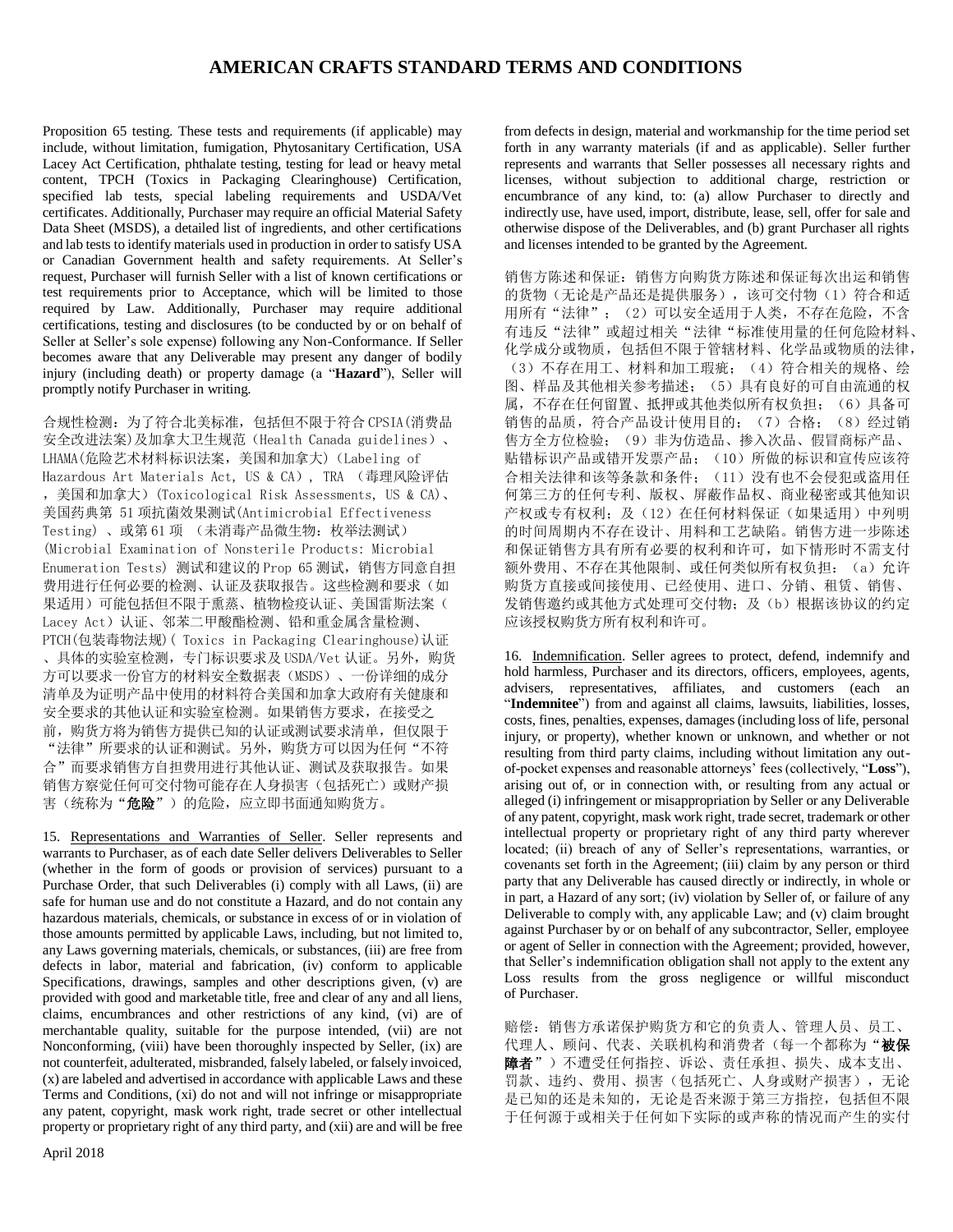费用和合理的律师费(合称为"损失"): (1)销售方或任何可交 付物侵犯或滥用任何位置的第三方的任何专利、版权、屏蔽作品权、 商业机密、商标权或其他知识产权及专有权利; (2)违反销售方在 "协议"中的任何陈述、保证或约定;(3)被任何人或第三方指控 任何可交付物的整体或部分已经直接或间接引起任何形式的危害; (4) 销售方违反或任何可交付物不符合任何适用"法律";及(5) 转包商、销售方、销售方的员工或代理人本人或代表这些人提起与 "协议"有关的指控。如果购货方收到上述任何指控或诉讼的,销 售方将为之提供辩护,如果购货方遭受上述任何损失的,销售方将 给与赔偿。然而,如果该损失是由购货方的重大过失或故意不当行 为而引起, 则销售方无需赔偿该等损失。

17. Indemnification Procedure. Seller will promptly assume full and complete responsibility for the investigation, defense, compromise, and settlement of any claim, suit, or action arising out of or relating to the indemnified matters following written notice thereof from Indemnitee. Notwithstanding the foregoing, Indemnitee will have the right, in its sole discretion and at Indemnitee's expense, to participate in or to defend or prosecute, through its own counsel, any claim suit or action for which it is entitled to indemnification by Seller; provided, however, that if Indemnitee is advised in writing by its legal counsel that there is a conflict between the positions of Seller and Indemnitee in conducting the defense of such action or that there are legal defenses available to Indemnitee different from or in addition to those available to Seller, then counsel for Indemnitee, at Seller's expense, shall be entitled to conduct the defense only to the extent necessary to protect the interests of Indemnitee. Seller shall not enter into any compromise or settlement without Indemnitee's prior written consent, which consent shall not be unreasonably withheld. If Seller does not assume the defense of such claim, suit or action, Seller shall reimburse Indemnitee for the reasonable fees and expenses of any counsel retained by Indemnitee, and shall be bound by the results obtained by Indemnitee; provided, however, that unless the settlement is limited to money paid by Seller, with no acknowledgment of wrongdoing by Seller and no other restriction on or liability to Seller, no such claim, suit or action shall be settled without Seller's prior written consent, which consent shall not be unreasonably withheld.

赔偿程序:接到"被保障者"的书面通知后,销售方应该立即承担 所有由赔偿事项引起的或与赔偿事项相关的因调查、答辩、协商、 任何为控诉、诉讼、或行为的解决而引起的责任,对于有权取得销 售方赔偿事项。尽管如此, "被保障者"仍有权自由决定在自担费 用的情况下通过自己的顾问针对其已有权获得销售者补偿的诉讼或 行为进行参与、答辩或提起诉求该等诉讼。然而,如果被保障者被 它的法律顾问书面告知在实施该答辩行为时销售方和"被保障者" 的身份位置存在冲突或被保障者的答辩不同于销售方的答辩或除了 销售方的答辩外被保障者还有其他的答辩,此时"被保障者"的法 律顾问在销售方承担费用的情况下应该有权仅在保护"被保障者" 利益的必要范围内答辩。没有"被保障者"的事先书面同意,销售 方不得签署任何和解或解决协议, "被保障者"亦不该不合理的拒 绝该等协议。如果销售方没有对该控告、诉讼或行为实施辩护,销 售方应该补偿"被保障者"自己聘请法律顾问的合理费用和支出, 并受被保障者取得的结果的约束;然而,除非解决方式仅为销售方 已履行的经济补偿,没有销售方对不当行为的确认及不存在其他对 销售方的限制或不存在销售方责任的情况下,没有销售方的事先书 面同意,不得对该控诉、诉讼或行为达成解决方案,同时销售方也 不应该无理由的拒绝同意。

18. Insurance. Seller shall procure and maintain at Seller's sole cost and expense: (i) comprehensive general liability insurance coverage affording protection for bodily injury, death, personal injury and property damage, and including coverage for contractual liability and products liability, with minimum coverage limits of \$1,000,000 per occurrence, \$2,000,000 in the aggregate, and (ii) any other insurance required by Law or reasonably required by Purchaser from time to time.

保险:销售方应该自担成本和费用购买及维持(1)综合商业保险, 投保范围含括对身体伤害、死亡、人身损害和财产损害的赔偿及 应包括合同责任和产品责任在内,对于每一事件的最低赔偿额限 度为一百万(1,000,000.00)美元,合计最低赔偿额限度为二百万 (2,000,000.00)美元,及(2)法律要求的或购货方任何时候提出 的合理的任何其他保险。

19. Events Not Within Control of Purchaser. If by reasons of fire, earthquake, flood, explosion, accident, difference with or inability to secure workmen, shortages of energy or raw materials, equipment, labor or transportation, production shutdown or curtailment, lack of facilities, act of God, or of any public enemy, voluntary or involuntary compliance with any valid or invalid Law, or other cause beyond the immediate and direct control of Purchaser, whether or not of the kind or nature specified in this sentence, Purchaser shall be delayed in whole or in part in taking delivery of any Deliverables as herein specified, Purchaser may, by giving written notice to Seller, suspend, modify or cancel a Purchase Order in whole or in part as to any undelivered portion of such Deliverables.

购货方不可控事件:如果因为火灾、地震、洪水、爆炸、事故、 工人罢工或无法确保用工、能源或原材料匮乏、设备、劳力不足 或交通问题、停产或产量骤降、缺少设施、不可抗力、任何公 敌、自愿或不自愿的遵守任何有效或无效的法律或其他超越购货 方实时或直接控制的因素,无论本句话中是否列明了其种类或属 性,购货方对可交付物进行接收全部或要求推迟出货,对于某一 采购订单未交货部分,购货方可以通过向销售方发送书面通知的 方式推迟、修改或取消全部或部分采购订单。

20. Continuing to Perform. During the pendency of any dispute in connection with the Agreement, or any notice or cure period in connection with any alleged breach or termination of the Agreement, Seller will, unless directed otherwise by Purchaser in writing, diligently continue to fulfill all its obligations under the Agreement, including all Deliverable delivery obligations. Purchaser will continue to make payments of amounts not disputed in accordance with the Agreement.

继续履约:因"协议"、任何通知或与声明的违约有关的补救期及结 束协议而产生的纠纷未解决之前,除非得到购货方书面指示,否 则销售方应该继续尽职的履行其在"协议"下的全部责任,包括所有 可交付物的交货责任,购货方将继续依据"协议"支付不存在争议的 款项。

21. Survival. All of Seller's indemnification obligations, as well as the representations, warranties and covenants contained in these Terms and Conditions and the Agreement, shall survive the expiration or sooner termination of the Agreement for the longest period permitted by applicable Law.

独立有效: 销售方的所有赔偿责任及该等条款及"协议"中的陈 述、保证和约定在"协议"到期或提前终止后仍然独立有效,直 至相关法律允许的最长期限。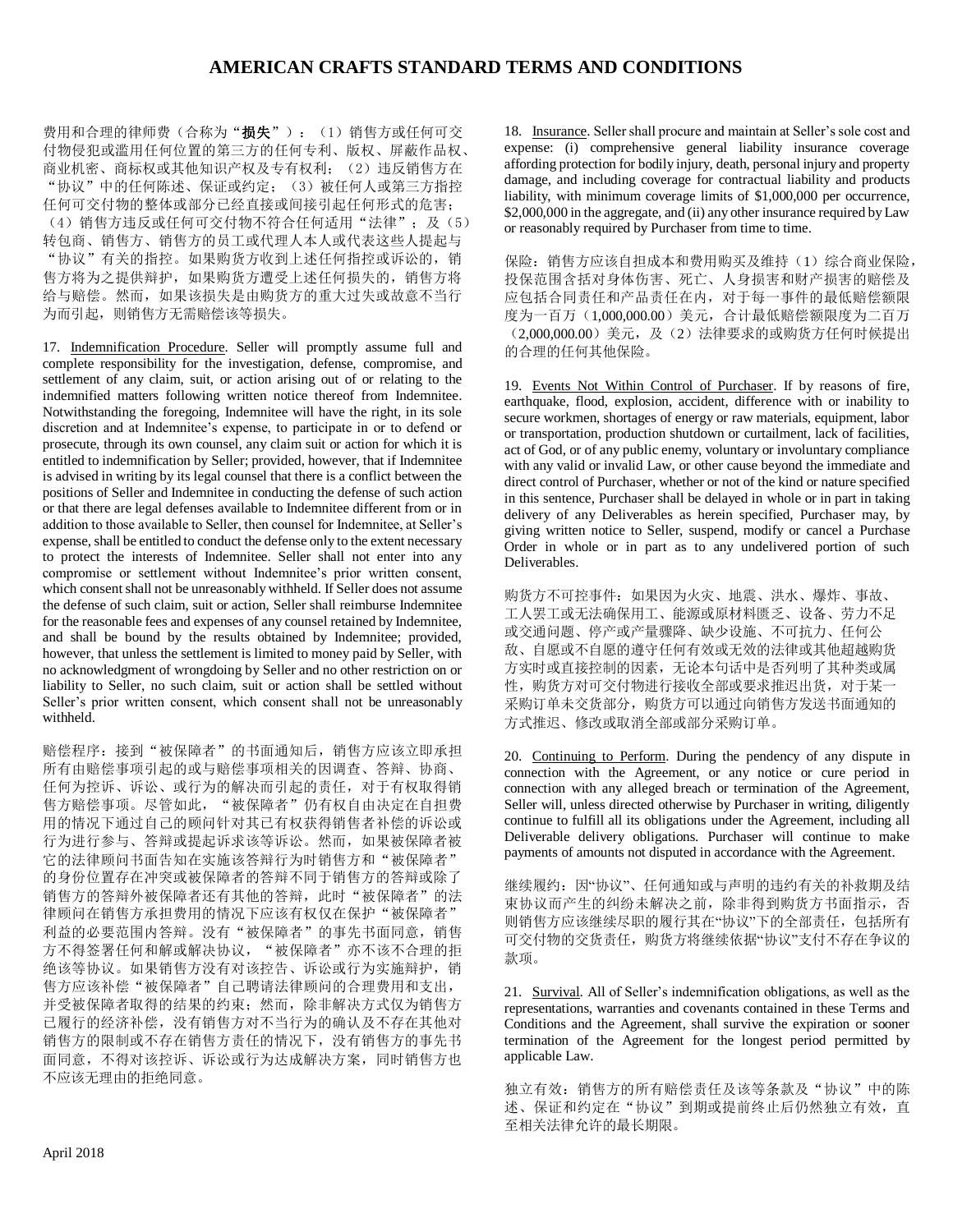22. Governing Law and Consent to Jurisdiction; Litigation Expenses. The Agreement (and all matters arising out of or relating to the Agreement and the transactions it contemplates) shall be governed by and construed in accordance with the laws and decisions of the jurisdiction in the State of Utah, and Seller consents, exclusively, to the adjudication of any dispute arising out of or relating to this Agreement by any federal or state court of competent jurisdiction sitting in said jurisdiction. If any legal action, arbitration, or other proceeding is brought under the Agreement, in addition to any other relief to which a successful or prevailing party (the "**Prevailing Party**") is entitled, the Prevailing Party is entitled to recover, and the non-Prevailing Party shall pay, all reasonable attorneys' fees, court costs, and expenses of the Prevailing Party, even if not recoverable by law as court costs (including all fees, taxes, costs, and expenses incident to arbitration, appellate, bankruptcy, and post-judgment proceedings), incurred in that action, arbitration, or proceeding and all appellate proceedings.

准据法律和管辖认可及诉讼费用:该"协议"(及因"协议"引起 或与该协议及根据该协议发生的交易有关的事项)应受犹他州的法 律和司法权决定管辖并依此进行解释,销售方同意位于前述管辖权 范围内任何有管辖权的联邦或州法院对因该"协议"引起或与该 "协议"有关的争议的专属管辖权。如果该"协议"引起了任何法 律诉讼、仲裁或其他法律程序,成功或胜诉方(简称"胜诉方") 除了有权获得的救济外,还有追偿的权利,败诉方应该支付胜诉方 所有在诉讼、仲裁或其他法律程序及所有上诉程序中发生的合理的 律师费、诉讼费用及其他费用支出,即使根据法律不能作为诉讼费 用进行追偿的费用(包括为仲裁、上诉、破产、诉讼程序公告而产 生的所有费用、税金、成本和支出)。

23. Assignment. Seller shall not assign, subcontract, or sublet any of its rights under the Agreement, without the prior written consent of Purchaser. Such consent shall in no way relieve Seller of any of its obligations under the Agreement, which it may not delegate or assign.

让渡:没有购货方事先书面同意,销售方不得转让、分包或转租该 "协议"下的任何权利,购货方的同意不会以任何方式减少销售方 在该"协议"项下的不得委托或转让的责任。

24. Waivers. The parties may waive any provision in these Terms and Conditions only by a writing executed by the party or parties against whom the waiver is sought to be enforced. No failure or delay in exercising any right or remedy or in requiring the satisfaction of any condition under this Agreement, and no act, omission, or course of dealing between the parties, operates as a waiver or estoppel of any right, remedy, or condition. A waiver made in writing on one occasion is effective only in that instance and only for the purpose stated, and shall not be construed as a waiver on any future occasion or against any other person.

弃权:只有由放弃行为对之有执行效力的一方或双方书面签字, 双 方才可以放弃该条款和条件中的任何约定。任何没有成功或及时行 使权力、实施补偿及要求满足"协议"下的条件,并任何行为、遗 漏、双方间的交易过程不得推定为对任何权利、救济或条件的放弃 或禁止。在某一情况下书面做出的弃权仅在该场合下对阐明的目的 有效,不得理解为对任何将来情形或对任何其他人的放弃。

25. Severability. If any provision of the Agreement is determined to be invalid, illegal, or unenforceable, the remaining provisions of the Agreement remain in full force if the essential terms and conditions of the Agreement for each party remain valid, binding, and enforceable.

效力瑕疵: 如果该"协议"的任何条款被判定为无效、违法或无 强制执行力,但约束各方的核心条款仍然具有效力、约束力及强 制执行性,则"协议"的剩余条款仍保持全部效。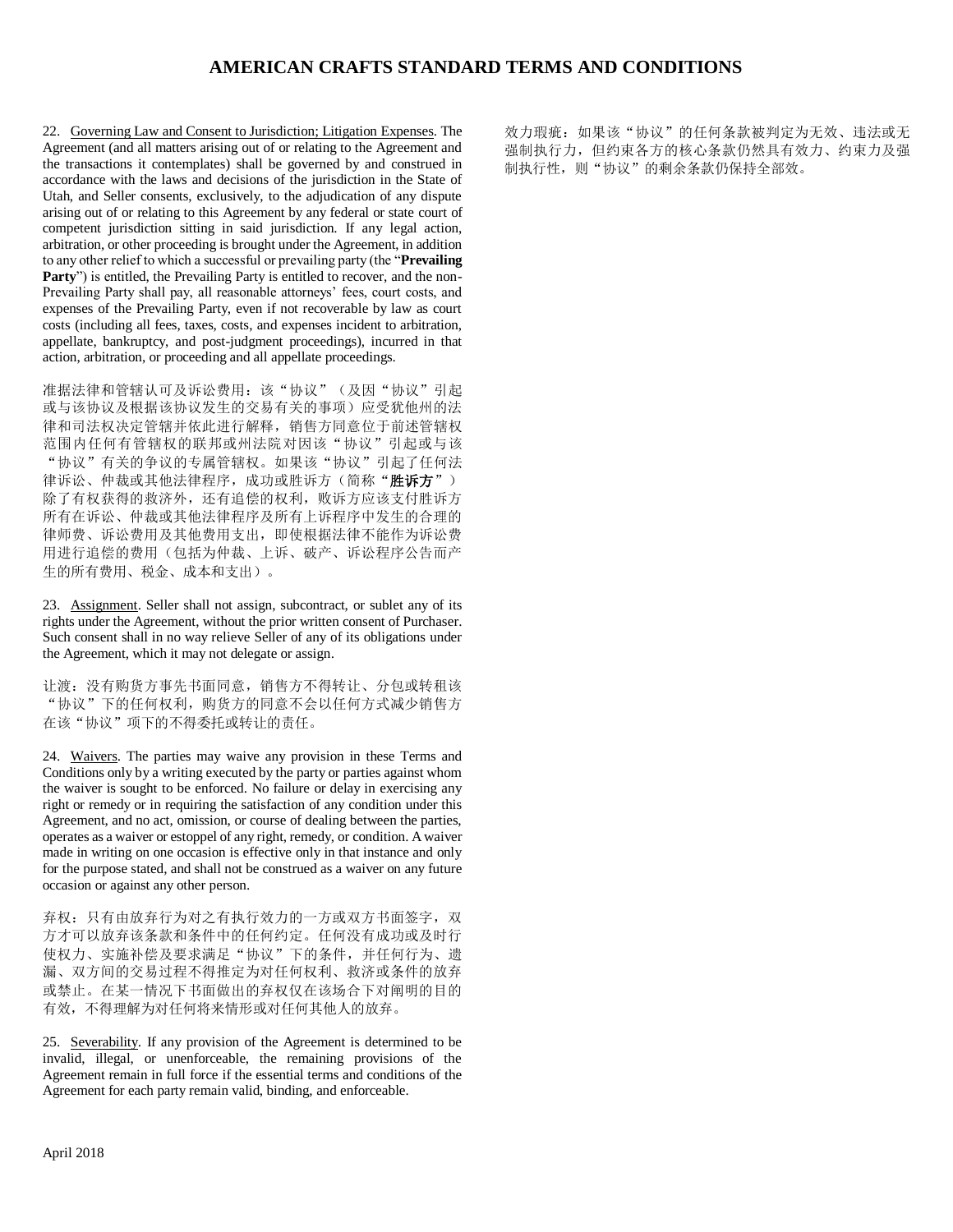# **Schedule A American Crafts' Standards and Requirements Routing Guide**

As business partners driving mutually-beneficial supply chain efficiencies, Schedule A contains detailed instructions for the routing, marking and documentation of shipments to American Crafts' 3PL partner.

为了提高双赢供货链的效率,附件 A 为运输、标识、货运单证及向指定第三方承运人提供了详细的说明。

All 3rd party **vendors/suppliers** delivering on behalf of American Crafts must also adhere to the below requirements. Deviations from this Routing Guide can be costly and may require valuable resources to correct. In order to provide the efficient and accurate delivery of goods, please ensure that these requirements are followed as closely as possible. Shipments that arrive in a condition other than outlined in the Routing Guide will be subject to non-compliance charges.

所有代表American Crafts交货的第三方**供应商**也必须遵守如下要求。一旦出现与该运输守则不符情形,需要支付高额成本并可能需要动用 一切资源进行弥补和纠正。为了高效及准确的交付货物,请确保尽量严格遵守该要求。装运的货物如果不符合运输守则将会被收取额外罚 金和费用。

## **Pre-Shipment Requirements** 装运前要求

- Any information to be provided to Purchaser by or on behalf of Seller in accordance with this Schedule A must be accurate, and provided in English.
	- 所有由销售方或代表销售方根据本附件A提供给购货方的信息都必须准确,并以英文书就。
- Seller shall submit a copy of the Commercial Invoice, Packing List in MS Excel (see format in Packing Slip Section of this Schedule A), and B/LAWB to Purchaser by email t[o documents@americancrafts.com](mailto:documents@americancrafts.com) within 24 hours of shipping. 销售方应该在装运24小时内向购货方的邮箱 documents@americancrafts.com 发送商业发票、MS Excel格式的装箱单(见本附件A装箱单 部分规定的形式)及海运/空运提单副本。
- In addition to packages and packing lists, Seller shall place Purchaser's Purchase Order numbers on all corresponding receipts and invoices. 除了包装和装箱单外,销售方应该在所有相应的收据和发票上填写购货方的采购订单号。
- Seller must provide Purchaser with clear pictures in JPG or similar electronic format by email of final, open box packaging of each item (including printed shipping marks) prior to shipping. Shipping may only be effected following Purchaser's approval of such pictures. 在装运前销售方必需通过邮件为购货方提供 JPG 格式的或类似电子格式的每一项最终的打开状态的箱体包装(包括打印的装运标识)的 清晰照片 (自检报告 POIF), 装运只有通过购货方对该等照片进行批准方可实施。
- International Vendors must notify American Crafts 14 days prior to the shipment ready date. Please contact: American Crafts LC 美国以外的供货商必需提前 14 日通知 American Crafts 装运准备就绪日期及订舱,请联系: [Booking@americancrafts.com](mailto:Booking@americancrafts.com)
- Carriers bringing inventory to Utah must provide 72 hour advance notice of delivery. Please contact: 向犹他州运送货物的内陆承运人必需提前 72 小时通知货物交付,请联系: American Crafts LC 801-226-0747 ext. 4201 [Routing@americancrafts.com](mailto:Routing@americancrafts.com)
- Local Vendors must schedule a delivery appointment, which will be accommodated based on Enlinx's (American Crafts Logistics Partner) capacity. Please contact: 美国本地供货商必需制定交货预约日程,该日程将会根据Enlinx (American Crafts的库房管理合伙人)的存货量进行调整,请联系:

American Crafts C/O Enlinx 2464 S 6755 W West Valley, UT 84128 801-721-1396 Receiving Times: Monday – Friday 8 am–2:30 pm (By Appointment Only).

## **Inspection of Incoming Goods**

抵港货物检验

All incoming shipments of goods are subject to inspection for accuracy and quality. Sample sizes and acceptable quality levels (AQL) are determined based on the following table: 所有到港货物都要经过精确性和质量的检查。样本量和质量验收标准(AQL)根据下表确定: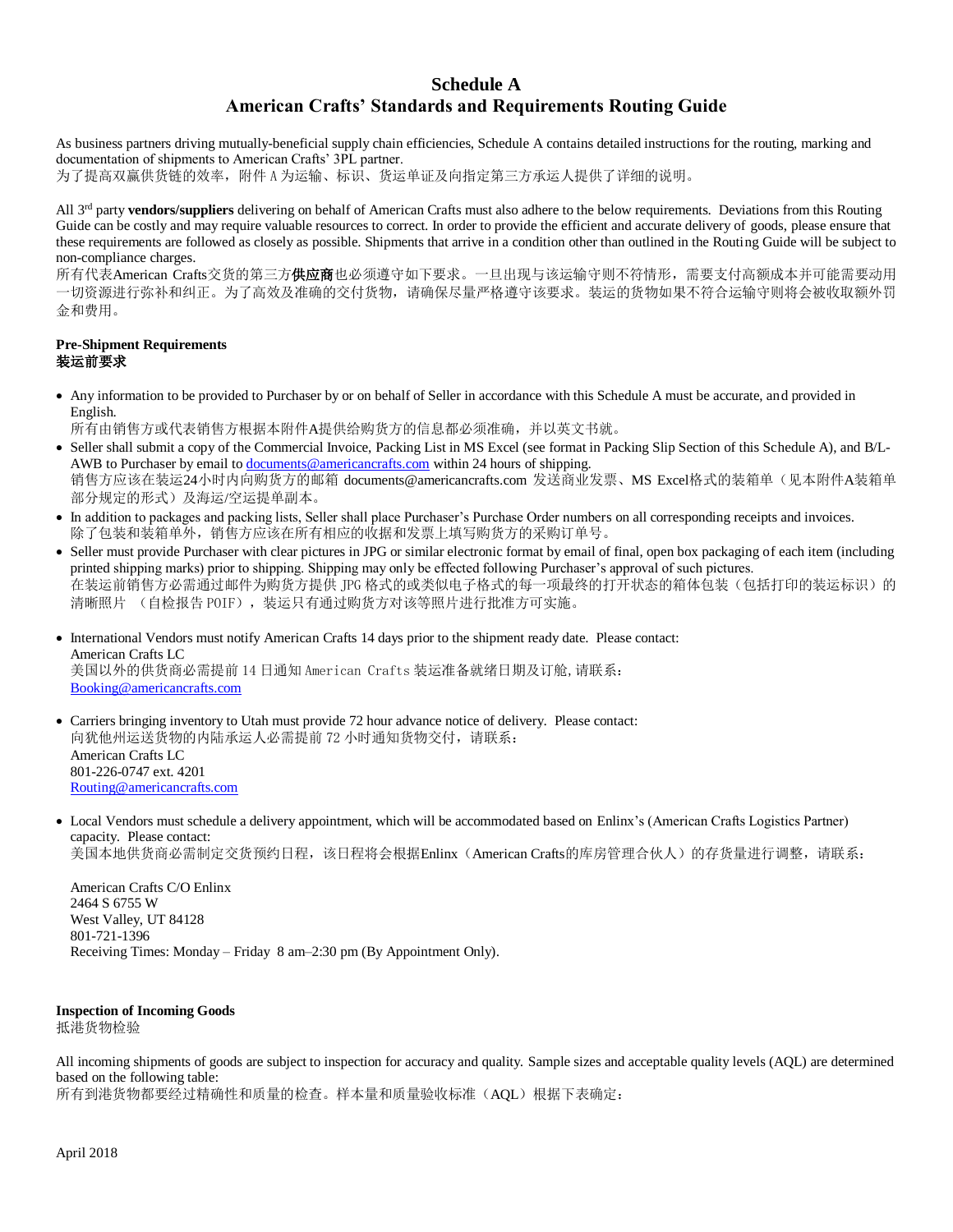| <b>Routing Guide Inspection Plan</b>   |                       |                                                                 |  |  |  |  |  |  |
|----------------------------------------|-----------------------|-----------------------------------------------------------------|--|--|--|--|--|--|
| ANSI Z1.4 Table II-A (Normal) AQL=0.40 |                       |                                                                 |  |  |  |  |  |  |
| General Inspection Level I             |                       |                                                                 |  |  |  |  |  |  |
| <b>Batch or Lot Quantity</b>           | Sample<br><b>Size</b> | # Fails<br><b>Allowed</b><br><b>Before</b><br><b>Escalation</b> |  |  |  |  |  |  |
| $2 - 8$                                | 2                     | 0                                                               |  |  |  |  |  |  |
| 9 - 15                                 | $\overline{2}$        | $\Omega$                                                        |  |  |  |  |  |  |
| $16 - 25$                              | 3                     | $\theta$                                                        |  |  |  |  |  |  |
| $26 - 50$                              | 5                     | $\overline{0}$                                                  |  |  |  |  |  |  |
| $51 - 90$                              | 5                     | $\overline{0}$                                                  |  |  |  |  |  |  |
| $91 - 150$                             | 8                     | $\overline{0}$                                                  |  |  |  |  |  |  |
| 151 - 280                              | 13                    | 0                                                               |  |  |  |  |  |  |
| 281 - 500                              | 20                    | $\Omega$                                                        |  |  |  |  |  |  |
| $501 - 1,200$                          | 32                    | $\overline{0}$                                                  |  |  |  |  |  |  |
| $1,201 - 3,200$                        | 50                    | $\overline{0}$                                                  |  |  |  |  |  |  |
| 3,201 - 10,000                         | 80                    | 1                                                               |  |  |  |  |  |  |
| 10,001 - 35,000                        | 125                   |                                                                 |  |  |  |  |  |  |
| 35,001 - 150,000                       | 200                   | 2                                                               |  |  |  |  |  |  |
| 150,001 - 500,000                      | 315                   | 3                                                               |  |  |  |  |  |  |
| 500,001 AND ABOVE                      | 500                   | 5                                                               |  |  |  |  |  |  |

\*Note – Escalation may include any of the following:

\*注-升级可能包括如下任何内容:

- 1. Increased inspection of the shipment using a tightened inspection level. 使用更严格的检查标准增加检查。
- 2. Increased inspection of the shipment, up to 100% inspection. 增加货物检查数量至100%。
- 3. Refusal of the shipment.
- 拒收货物。
- 4. Another action as determined by the **receiving manager.** 收货部经理决定的其他措施。

\*Note – American Crafts may adjust the sample plan at any time at the recommendation of the **receiving or quality managers**. \*注-American Crafts 可以根据收货部或品管经理的建议在任何时间调整样品计划。

## **Marking/Labeling of Cartons** 纸箱标记**/**标识

All carton labels must indicate the following information: 所有纸箱标识必需标明如下信息:

- American Crafts' Purchase Order Number
- American Crafts' Item ID
- Vendor ID
- Accurate Item Description
- Master Carton Quantity (pcs per carton)
- Inner Pack Quantity (pcs per inner pack)
- Dimensions
- Lot Number e.g. Case  $\rule{1em}{0.15mm}$  C
- Revision Number (if required)
- Country of Origin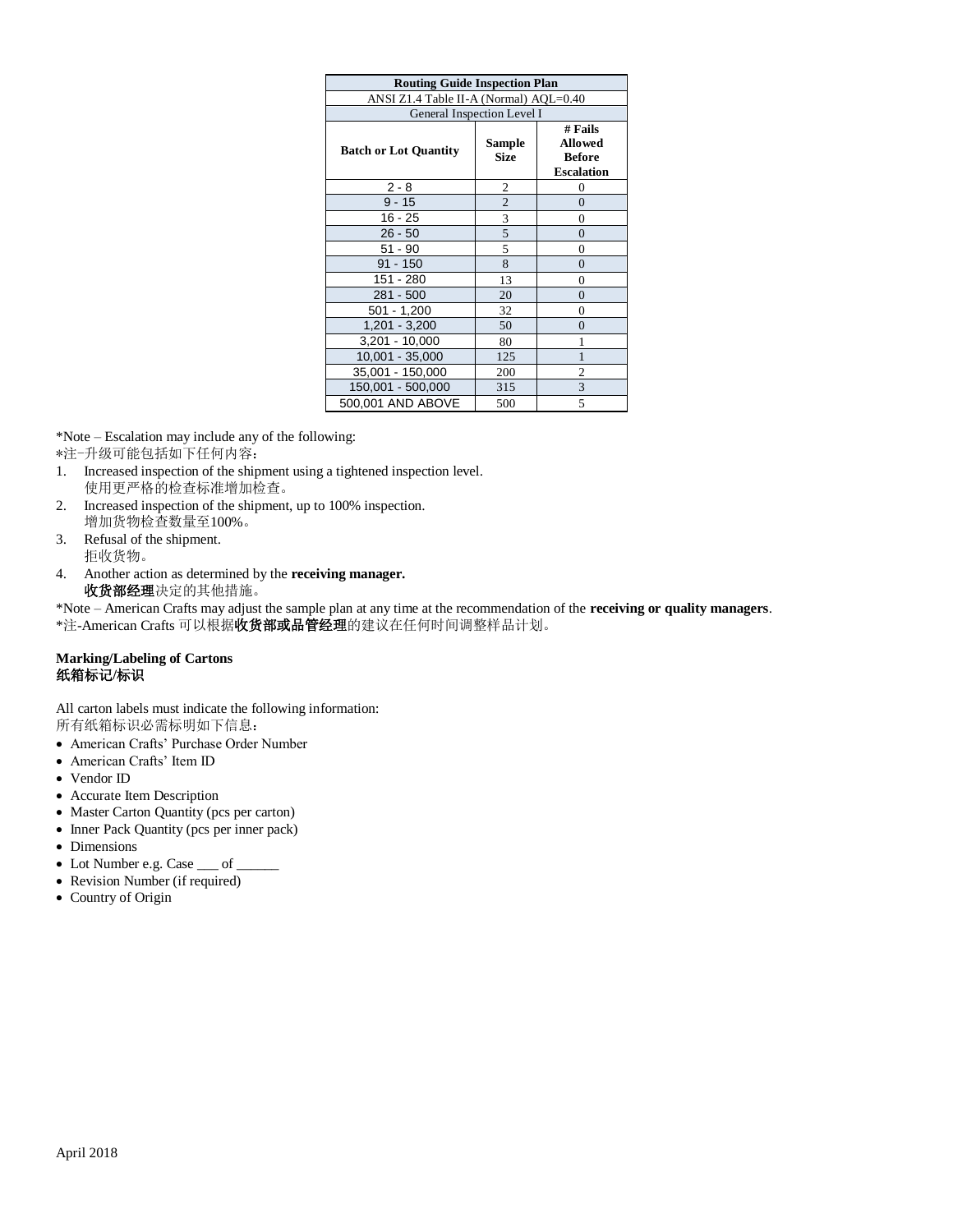| <b>AMERICAN CRAFTS</b><br>[Bar Code]<br>PO#<br>Item# (same as on the PO)<br>Vendor ID: (same as on the PO)<br>Description: (same as on the PO)<br>Master Carton Quantity: _____PCS/CTN<br>Inner Pack Quantity:______PCS<br>$Case \_\_$ of $\_\_$<br>Dimensions: $\_\_\_x\_\_\_x\_\_\_x$<br>$N.W.:$ $\Box$ $\Box$ $\Box$ $\Box$ $\Box$<br>Made in China | AMERICAN CRAFTS<br>PO# 4154<br><b>ITEM# 42479</b><br>DESCRIPTION: Ringks BK TELETHE<br>QUANTITY: 144 PCS/CTN<br>VENDOR ID. WINDION<br>MADE IN CHINA<br>N.W. 5 KGS<br>MEAS.37X34X30CM | MERICAN CRAFTS<br><b>RITINE BK LAY IN</b> |
|--------------------------------------------------------------------------------------------------------------------------------------------------------------------------------------------------------------------------------------------------------------------------------------------------------------------------------------------------------|--------------------------------------------------------------------------------------------------------------------------------------------------------------------------------------|-------------------------------------------|

#### **Pallets** 托盘

• All orders must be palletized, shrink wrapped, and be on a grade B or higher good quality GMA 4-way, 40" x 48" pallet. Pallets should be built to maximize space within the constraints of packaging. Do not stack the pallet more than 52 inches high; use your best judgment based on burst strength of the cartons being stacked and overall stability of the pallet when building the pallet. 只接受48英寸长、40英寸宽、少于52英寸高的标准托盘,托盘必需达到一级及符合或高于GMA-4W 或B级更高标准,并维修良好, 不存在损坏。请根据实际情况合理安排摆放位置。产品外箱必须用缠绕膜固定在托盘上。请见如下尺寸要求直观解释的例子。

Ř

Pallet Specifications (sample) 托盘规格(例子)

- Cartons must be uniform in size and quantity with only one partial carton per SKU. All shipments are to be stacked uniformly at each level or tie. 纸箱的尺寸及数量必需统一,每一个 SKU 仅可以有一个未满箱子。所有货物的堆叠应该在每一层或每一个捆绑中统一。
- A placard/pallet label must be placed on both ends of the pallet. 托盘的两端都必需放置标识盘/托盘标识。
- Boxes should not extend over the pallet footprint. 箱子不得超过托盘四边。
- Pallets must not weigh more than 2100 pounds. 托盘重量不得超过2100磅。

All pallets must have a clear label on two sides of the pallet that show the following: 所有托盘的两端都必需有清晰的标识,标识需显示如下:

- Purchase order number 采购订单号
- Number of cartons on the pallet 托盘上纸箱的数量

# Floor Loaded Shipment Requirements:

无托盘装载货物的要求

- Seller must group all like items together to ensure efficient unloading. 销售方必须将类似货物分在一起以方便卸货。
- Case: Only one partial case per item number on a PO will be allowed. 箱子:在一个采购订单上每一项货物只准许有一个不满箱.
- Case: Partial cases must be clearly labeled and visible.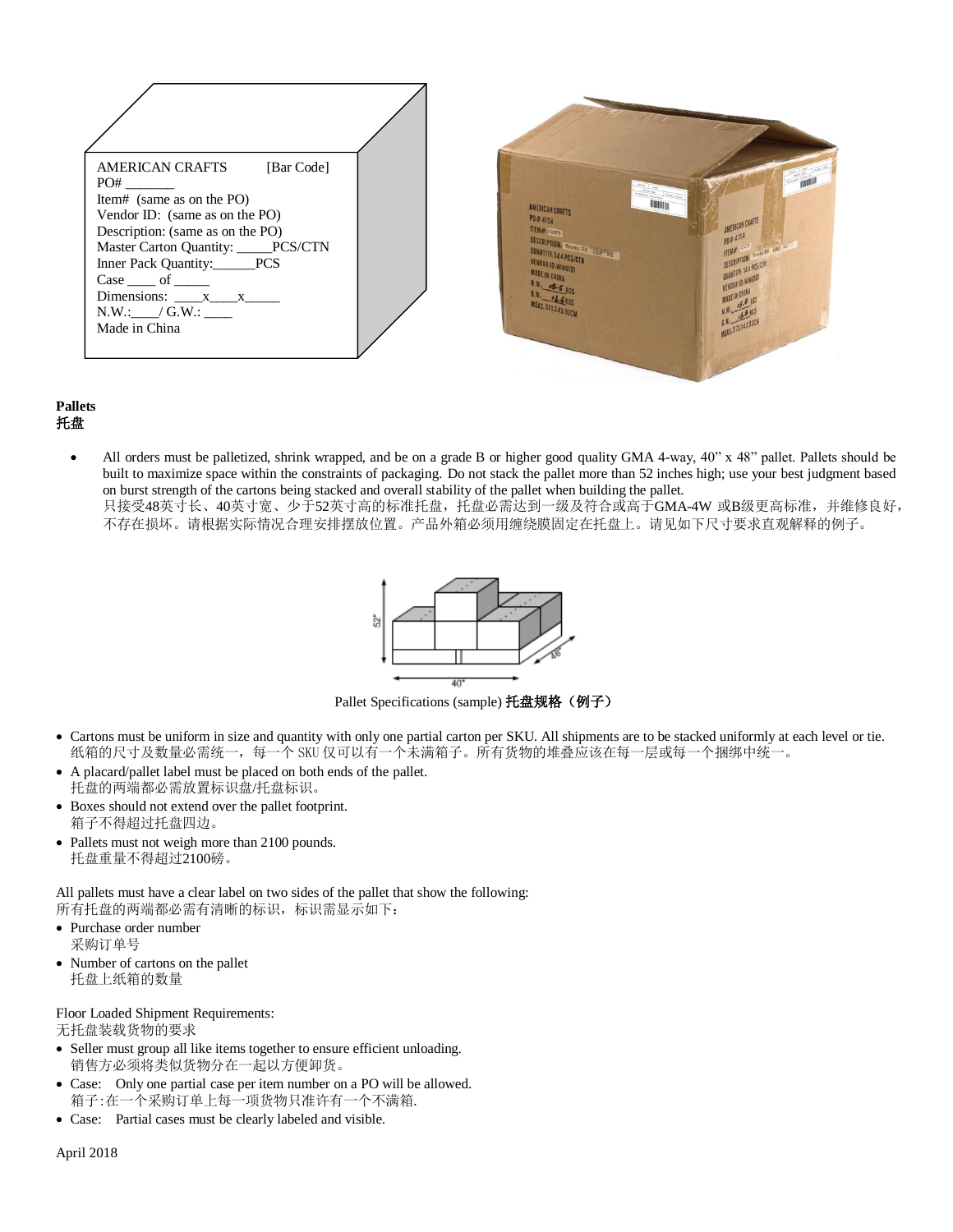Domestic or Palletized Shipment Requirements: 境内货物或带托盘货物的要求:

- Seller must group all like items together to ensure efficient unloading. 销售方必须将相似货物分在一起以方便卸货.
- Pallet: Only one partial pallet per item number can be sent each day. 托盘: 每天同一个货物型号只允许有一个不满托盘.
- Pallet: Only 3 separate SKU's will be allowed per pallet. In case of multiple SKU's per pallet, the pallet must be prominently labelled as containing multiple SKUs, each SKU number must be clearly labeled, and SKUs must be grouped together on the pallet. Pallet must be able to withstand vigorous movement.

托盘:每个托盘只允许有3个独立的SKU。如果一个托盘含有多个SKU,必须在托盘明显位置标注含多个SKU,并清晰标明SKU号。SKU在 托盘上必需一起放在托盘面上,托盘需禁得住剧烈颠簸。

• A completed packing slip is required for each shipment coming into Enlinx. This packing slip must be attached to one of the pallets or boxes arriving with each shipment. If you are shipping two different P.O. numbers on the same shipment a separate packing slip for each P.O. number is required.

```
所有进入仓库的货物都必须附有装箱单。装箱单需要附在其中一个托盘的货物外箱上. 请确保不同PO的装箱单分开放置.
```
#### **Packaging** 包装

- All items must be in a pre-approved case with pre-approved case quantities. Case quantities must be consistent on each item delivery thereafter. 所有物品都必需放在经批准的箱子中,入箱数量需预先得到批准。同一产品的入箱数量必需一致。
- Case size must not exceed 19" x 15" x 13". Larger cases will be approved if the item will not fit into the above specified case AND with prior approval.
- 箱子的尺寸不得大于 19" x 15" x 13", 如果货物不适合前述箱子的尺寸, 并经事先批准, 可以使用大号箱子。
- The master carton must be double walled and ECT double fluted which consists of one "B" flute and one "C" flute of cardboard glued together. 外纸箱需为瓦楞,采用边压强度测定标准(ECT 值)-B 级瓦楞纸和 C 级瓦楞纸胶粘在一起的双层瓦楞纸。
- American Crafts is not liable for goods that arrive damaged at its facility. Defective goods, or goods damaged due to inadequate packaging will be noted on the delivery receipt.
- American Crafts 对到达时已损坏的产品不予负责。由于包装问题引起的商品损坏或瑕疵商品将会在在交付收据上记录。
- Shipping cartons must meet the minimum National Motor Freight Classification (NMFC) requirements to minimize transit damage. 运输箱需满足国家机动货运标准(NMFC)最低要求以降低运输损坏的概率。
- Where volume allows, keep American Crafts item IDs stacked together on one pallet. Don't spread multiple items across multiple pallets. 在体积允许的情况下, American Crafts 的产品尽量在托盘上堆叠在一起, 尽量避免把多种货物分放在不同的托盘上。
- Clearly mark all cartons that are partially packed or are of a mixed pack with a prominent "PARTIAL" or "mixed pack" sticker. Partial cases must be placed on the top level of pallet and visible.
- 需在显著的位置用"不满箱"或"混装"标签清晰的标示未满的或混装的箱子。未满的箱子需放在托盘的顶层明显的位置。
- American Crafts ID number, color, size, style name, and bar coded UPC must be clearly marked on all products. 所有产品都需清晰标注 American Crafts 产品 ID 号、颜色、尺寸、品名及 UPC 条形码。
- Items sold as "one each" must have a legible item number, country of origin, and bar code. 对于成包或组合销售的商品需在外包装上清晰的标注产品编号、原产国和条形码。标签需标明"数量:1"
- Items sold as "packs or assortments" must have a legible item number, country of origin, and bar code attached to the outside of the packaging. Label must read "Qty 1".
- 对于成包或组合销售的商品需在外包装上清晰的标注产品编号、原产国和条形码。标签需标明"数量:1"
- All 3 yard ribbon orders must use a master carton, and shrink wrap or poly bag 3 inner pieces. 所有3码丝带订单必需使用外箱,每个热缩包或PP袋子包装3个产品。
- All inner bags must be labeled with the item number. 所有内包需标注商品编号。
- All poly bags must be a minimum of 0.4 mm thick. 所有 PP 袋子最低需 0.4mm 厚。
- All paper inserts in a poly bag must be a minimum of 200 gsm. 所有放在袋子内的纸卡最低需达到最少 200gsm.
- All blister card thicknesses must be a minimum of 500 gsm. 所有吸塑卡的厚度不得小于500gsm.
- All PVC used on a blister card must be a minimum of 0.3 mm. 所有用在吸塑卡上的 PVC 需不得小于 3mm.
- Any call-out stickers placed on the outside of the package must be a minimum of 80 gsm. 所有包装上的标签都不得低于80gsm.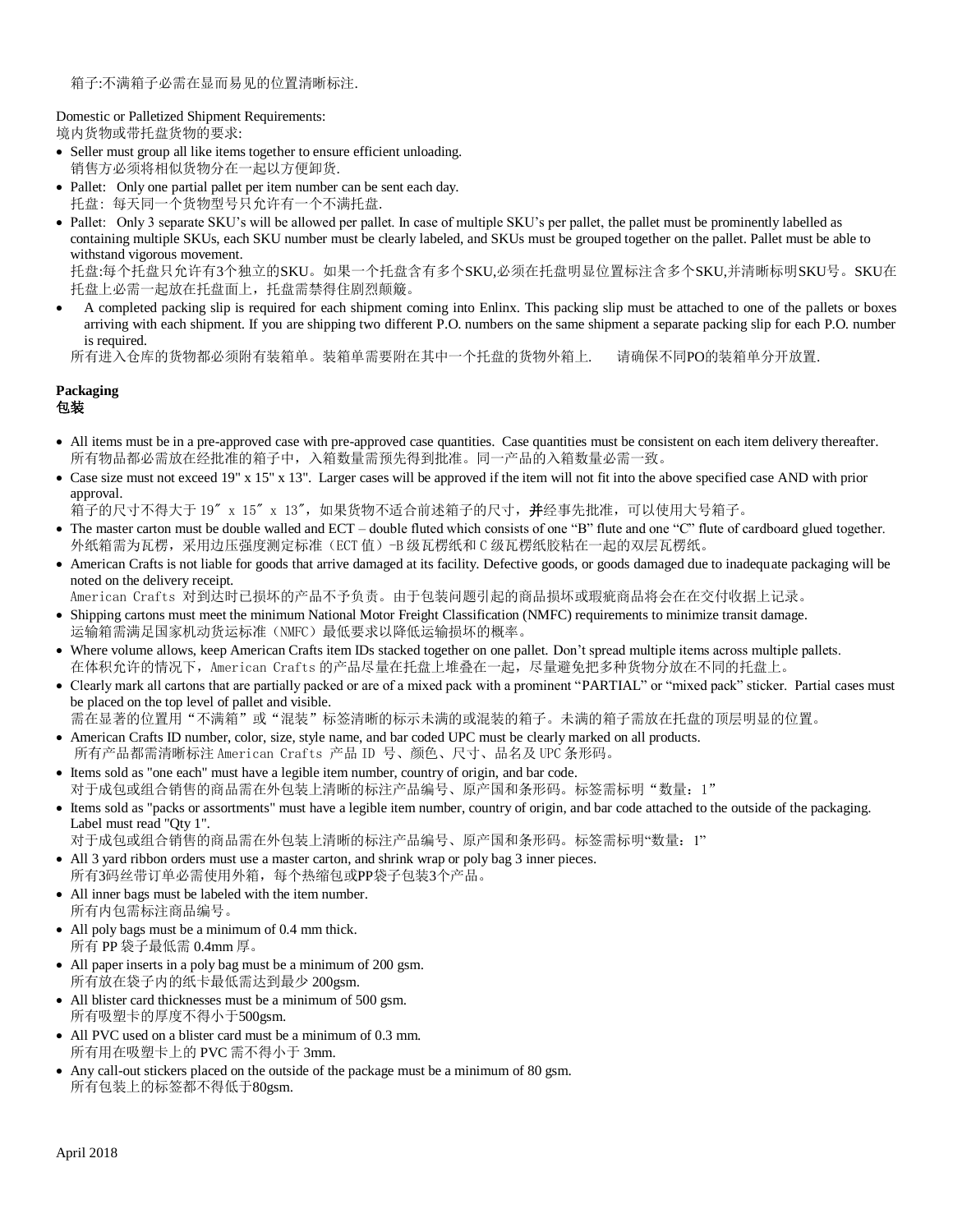#### **Packing Slips**  装箱单

All deliveries must be accompanied by a packing slip. This packing slip must contain the following: 所有的交付都需配有装箱单,装箱单需含括如下内容:

- Accurate Item Description 精确的物品描述
- American Crafts Item ID American Crafts 的产品 ID
- American Crafts's Purchase Order Number American Crafts的采购订单号
- Quantity 数量
- UOM (Unit of Measure Selling Unit) UOM(计量单位-销售单位)
- Customer name (Company that requested materials to be sent to American Crafts) 客户名称(需要的材料送到 American Crafts 的公司)
- Lot/Revision Number (if required) 批号/修订编号(如果需要)
- HTS code HTS 海关编码

See below for a sample packing slip. 如下为一张装箱单的例子。

## **Domestic Shipper Bill of Lading Requirements** 美国境内发货人提单要求

All bill of lading documents must show the following information: 所有提单文件需包含如下内容:

- Customer Purchase Order Number 客户采购订单号
- Pieces (cartons and pallets) and weight 件数(纸箱或托盘)及重量
- Freight terms 货运条款
- Ship date 发货日期
- Carrier name 承运人名称
- Carrier freight PRO/tracking number 承运人货运 PRO/跟踪号
- If all one SKU, SKU number 如果为一个 SKU, SKU 号
- Prominent notation of : DELIVERY APPOINTMENT REQUIRED 显著标示:交货 需要预约

American Crafts does not accept COLLECT shipments unless prior arrangements have been made. 除非有事先安排,否则American Crafts不接受到付货物。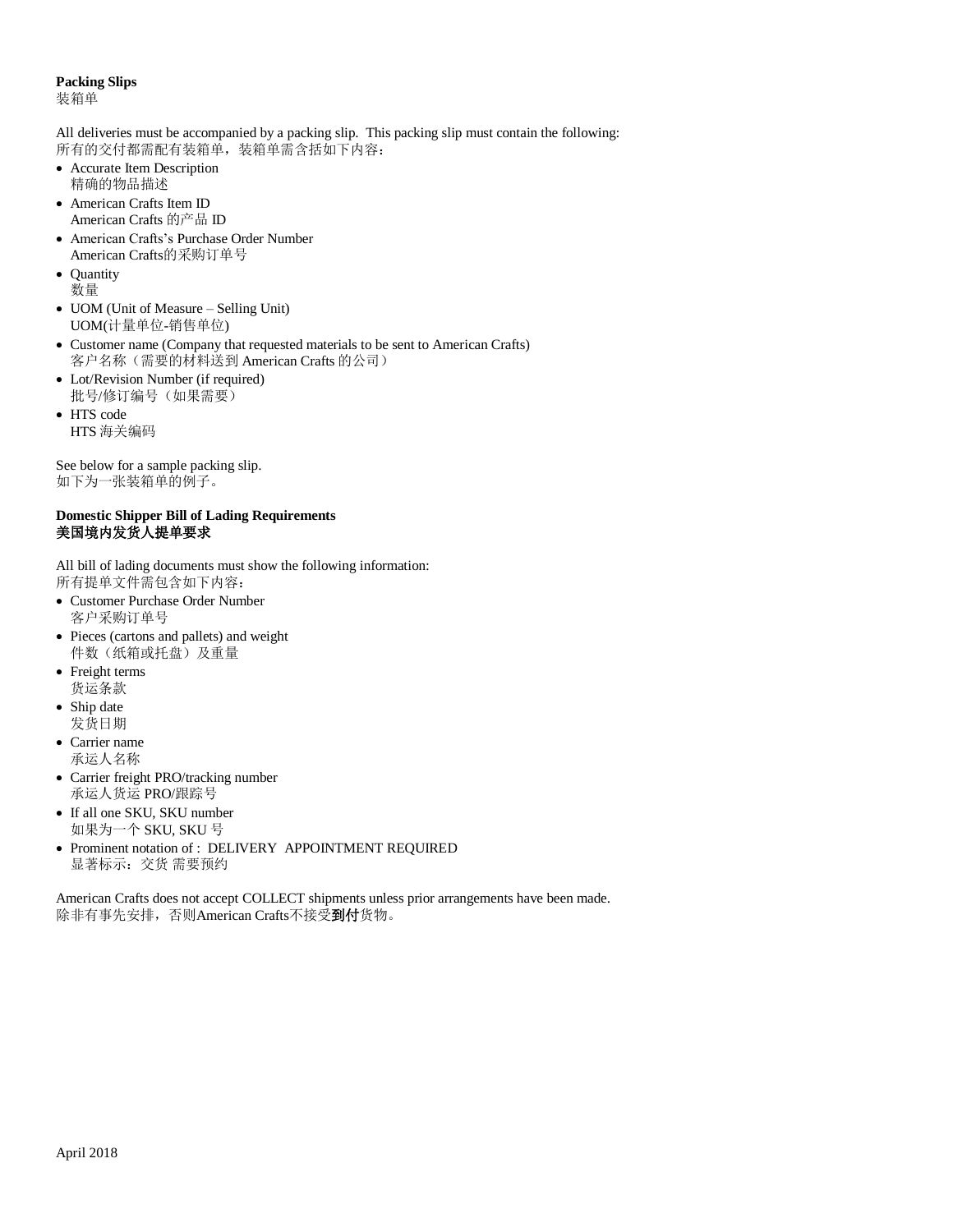| COMMERCIAL INVOICE / PACKING LIST / CERTIFICATE OF WEIGHT AND MEASUREMENT                                                            |                                                                                                    |                                                                                                                                              |                            |                            |            |                                    |                                         |                                      |                                                |                                  |                                                     |                                 |                             |
|--------------------------------------------------------------------------------------------------------------------------------------|----------------------------------------------------------------------------------------------------|----------------------------------------------------------------------------------------------------------------------------------------------|----------------------------|----------------------------|------------|------------------------------------|-----------------------------------------|--------------------------------------|------------------------------------------------|----------------------------------|-----------------------------------------------------|---------------------------------|-----------------------------|
| <b>SHIPPER</b><br>$\,$ .<br><b>ADDRESS</b><br>$\,$ .<br><b>EMAIL</b>                                                                 |                                                                                                    |                                                                                                                                              |                            |                            |            |                                    |                                         | TEL.<br><b>FAX</b>                   | $\ddot{\phantom{a}}$<br>$\ddot{\phantom{a}}$   |                                  | <b>DATE</b><br><b>INVOICENO.</b><br><b>SALESMAN</b> |                                 |                             |
| <b>FACTORY</b><br>$\cdot$<br><b>ADDRESS</b>                                                                                          |                                                                                                    |                                                                                                                                              |                            |                            |            |                                    |                                         | TEL.<br><b>FAX</b>                   | ÷<br>$\ddot{\phantom{a}}$                      |                                  |                                                     |                                 |                             |
| <b>SHIPPED TO: American Crafts</b><br><b>ADDRESS</b><br>: 6077 Wells Park Rd. West Jordan UT 84081 USA                               |                                                                                                    |                                                                                                                                              |                            |                            |            | TEL.<br><b>FAX</b>                 | $: 801-226-0747$<br>$: 801-226-5086$    |                                      | <b>COUNTRY OF ORIGIN</b><br><b>DESTINATION</b> | $\ddot{\phantom{a}}$             | : Los Angeles                                       |                                 |                             |
| <b>BILL TO</b><br><b>ADDRESS</b><br><b>CONTACT</b>                                                                                   | : American Crafts<br>: 588 W 400 S Suite 125, Lindon UT 84042 USA<br>$\rightarrow$<br>$\mathbf{r}$ |                                                                                                                                              |                            |                            |            |                                    | TEL.<br><b>FAX</b>                      | $: 801-226-0747$<br>$: 801-226-5086$ |                                                | PORT OF LOADING<br><b>TERMS</b>  | $\ddot{\phantom{a}}$                                | : FOB                           |                             |
| YOUR PO NO STYLE NO.                                                                                                                 |                                                                                                    | <b>DESCRIPTION OF GOODS</b>                                                                                                                  | <b>TOTAL</b><br><b>QTY</b> | <b>HTS</b><br><b>CODES</b> | <b>CTN</b> | <b>TOTAL PCS PER</b><br><b>CTN</b> | <b>UNIT WEIGHT</b><br>N.W. KGS G.W. KGS | N.W. KGS                             | <b>TOTAL WEIGHT</b><br>G.W. KGS                | <b>MEASUREMENT</b><br><b>CBM</b> | TOTAL<br>CBM                                        | <b>UNIT PRICE</b><br><b>USD</b> | <b>AMOUNT</b><br><b>USD</b> |
|                                                                                                                                      |                                                                                                    | <b>SHIPPING MARK</b><br>American Crafts<br>Purchase Order No:<br>Item No:<br>Description:<br>Outer Carton QTY:<br>$GW (Kg)$ :                |                            |                            |            |                                    |                                         |                                      |                                                |                                  |                                                     |                                 |                             |
|                                                                                                                                      |                                                                                                    | TOTAL:                                                                                                                                       |                            |                            | $\sim$     |                                    |                                         |                                      |                                                |                                  |                                                     |                                 | Ŝ.                          |
| TOTAL:<br>(XX) CARTONS ONLY<br>TOTAL: UNITED STATES DOLLARS<br>(US\$<br>)ONLY.<br>PAYMENT TERMS: 30 DAYS AGAINST ON BOARD DATE (ETD) |                                                                                                    |                                                                                                                                              |                            |                            |            |                                    |                                         |                                      |                                                |                                  |                                                     |                                 |                             |
| <b>REMARK</b><br><b>Information For Payment</b><br><b>Banker:</b><br>Address:<br>Bank A/C:<br>Swift:                                 |                                                                                                    | : (1) DECLARATION : NO WOOD PACKING MATERIAL USED IN THIS SHIPMENT<br>(2) THIS COMMERICAL INVOICE / PACKING LIST ALSO SERVES CUSTOMS PURPOSE |                            |                            |            |                                    |                                         |                                      |                                                |                                  | <b>FORWARDER</b>                                    |                                 |                             |
|                                                                                                                                      |                                                                                                    |                                                                                                                                              |                            |                            |            |                                    |                                         | TEL.                                 |                                                |                                  |                                                     |                                 |                             |
| Received By: (Pls sign with company chop)<br><b>Authorized Signature:</b>                                                            |                                                                                                    |                                                                                                                                              |                            |                            |            |                                    |                                         |                                      |                                                |                                  |                                                     |                                 |                             |
| NOTE: NO CLAIM WILL BE ACCEPTED UNLESS ANY SHORTAGE OR DEMAGE TO BE REPORTED TO OUR OFFICE WITHIN 3 DAYS FROM INVOICE DATE.          |                                                                                                    |                                                                                                                                              |                            |                            |            |                                    |                                         |                                      |                                                |                                  |                                                     |                                 |                             |

### **Receiving**

• As noted previously, Seller must provide 72 hour advance notice prior to arrival of shipment, either at the freight forwarder or the Utah Warehouse, whichever applies.

如前所注,销售方必需在货物到达前 72 小时进行通知,既适用货运代理,也适用犹他州库房。

This guide outlines the requirements of shipments sent to American Crafts Inc. Deviations from these requirements increase costs and the potential for errors when processing orders. Therefore, American Crafts will levy fees, based on the following table, to correct and bring product to a compliant condition. These fees are nothing more than a recapture of costs to bring inventory up to the standard of condition. See **Schedule B**. 该指南列明了发给America Crafts Inc 的货物货运要求。不规范的操作将会导致成本的上升和增加不必要的负担。因此, 为了弥补因操作不 规范导致的错误, America Crafts会在条件许可的情况下对产品进行返工, 以保证正常的出货质量和秩序。 返工费和追加的成本将根据下 表收取。该费用仅是对纠正货物以使之符合要求标准而产生的成本的弥补,请见附件B。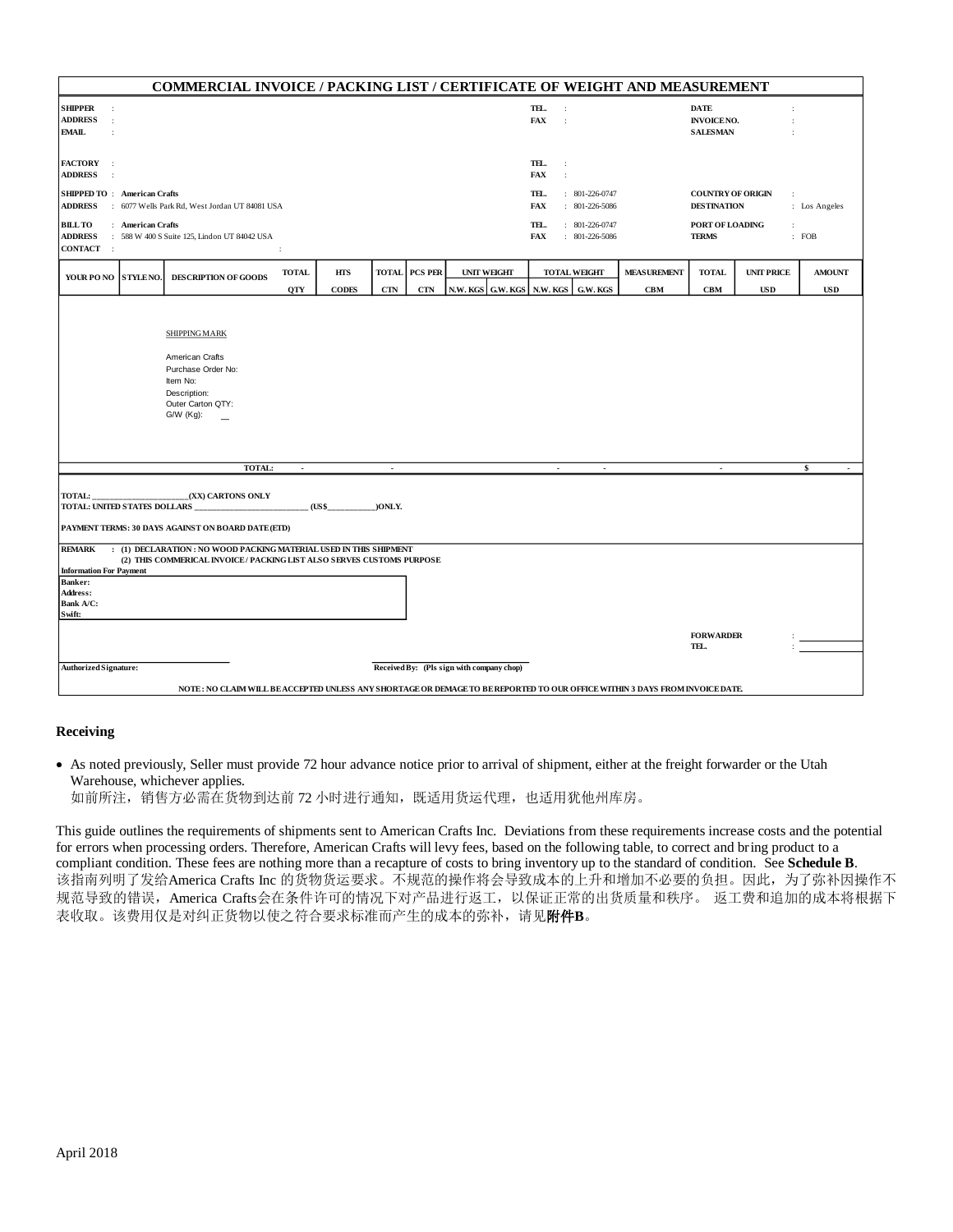# **Schedule B Purchase Price Adjustments**

To the extent Seller ships or otherwise delivers goods that are either late or Nonconforming, Purchaser may, along with all other remedies available hereunder including rejection of shipment, take any applicable discount or charge against Seller's invoice for rework of the shipment as follows: 对于销售方发运的或交付的延期或不符合要求的产品,除了采取依此可适用的所有包括拒收货物在内的措施外,购货方还可以依照如下在 销售方发票所列价格的基础上实施相应折扣或收取费用:

*Failure to Notify 72 Hours Prior to Shipment*  没有在装运前*72*小时进行通知

• Purchaser shall charge Seller one hundred dollars (US\$100.00) for failure to notify Purchaser of incoming shipment 72 hour prior to shipment.

对于销售方没有在装运前 72 小时通知购货方到货的,购货方将收取一百(100.00)美元费用。

*Late Shipments* 延迟装运

• 3-5 Days Late. If Receipt Date (as defined in this Schedule A below) is between three and five Days later than promised, Purchaser shall take a 10% discount on the invoice.

延迟 3-5 天: 如果接收日(见附件 A 所定义)比约定交货日晚 3-5 日, 购货方将对发票实施百分之十(10%)的折扣。

- 6-10 Days Late. If Receipt Date is between six and ten Days later than promised, Purchaser shall take a 15% discount on the invoice. 延迟6-10天: 如果接收日比约定日期晚6-10天,购货方将对发票实行15%的折扣。
- 11+ Days Late. If Receipt Date is more than eleven Days later than promised, Purchaser may take a 20% discount on the invoice. 延迟 11 天及以上:如果接收日比约定日期晚 11 天及以上,购货方可以对发票实施 20%的折扣。
- Samples. If Samples are not received 4 weeks prior to the Receipt Date of the corresponding shipment, Purchaser reserves the right to discount the invoice associated with the shipment by 2% of the purchase price. (Purchaser requires 5 each.) 样品:如样品在货物到达前四(4)个星期没有收到,购货方有权对相关运次货物的发票所列购买价实施2%的折扣。(每样购货 方需要五(5)个。)

*Nonconforming Receipt of Goods* 货物接收不符

- No Packing Slip. If Shipment does not contain a Packing Slip, Purchaser will assess a fine of US\$150.00 无装箱单: 如出运的货物不含装箱单, 则购货方上午罚款为一百五十(150.00)美元。
- Packing Slip Inaccuracies. If the Packing Slip does not exactly correspond to the shipment in areas such as but not limited to item description, part number, quantity, purchase order number and customer name, Purchase will assess a fine of US\$50.00 per inaccuracy. 装箱单不准确: 如果装箱单不符合相应产品的包括但不限于货物描述、零件编号、质量、采购订单编号和客户姓名, 对于每一处 不准确,购货方评估的罚款为五十(50.00)美元。
- No Purchase Order on Pallet. If pallets lack labeling of Purchase Order Number as noted in this document, Purchaser will assess a fine of US\$150.00.

托盘上无采购订单:如果托盘上没有按照本文件标注采购订单号,购货方的罚款为一百五十(150.00)美元。

- Inaccuracy of Contents. If the shipment contains items not listed on the packing slip or packing slip shows items not included in the shipment, Purchaser will assess a fine of US\$250.00. 内容不准确:如果货物所含项目没有在装箱单上列出或装箱单上显示的项目没有出现在货物中,购货方评估的罚款为二百五十 (250.00)美元。
- Failure to Schedule an Appointment with the Utah Warehouse 72 hours Prior to Arrival (Domestic Sellers Only). If the Seller fails to inform the Utah Warehouse of shipment arrival 72 hours prior, Purchaser will assess a fine of US\$200.00. 没有在到达前七十二(72)小时与犹他州库房安排预约(只适用美国境内销售方):如果销售方没有提前七十二(72)小时通知 犹他州库房到货,购货方评估的罚款为二百(200.00)美元。
- Delivery at Utah Warehouse without Any Appointment. If the Seller fails to inform the Utah Warehouse of shipment arrival, Purchaser will assess a fine of US\$200.00.

在犹他州库房无预约交付:如果销售方没有通知犹他州库房到货,购货方评估的罚款为二百(200.00)美元。

Shipments Sent Collect Without Authorization. If shipment arrives collect without prior authorization, Purchaser will assess a fine of US\$250.00.

未授权的货到付款:未取得提前授权而采取货到付款的,销售方的罚款为二百五十(250.00)美元。

• Quality Inspection Failure. If shipment fail to pass initial quality inspection, as noted in Schedule A on areas such as but not limited to pallet height, pallet size, pallet grade, Purchaser will assess a fine of US\$150.00 and any associated rework charges, noted below. 质量检测未通过:如果货物未通过首次质量检测,如附件A所注,例如但不包括托盘高度、托盘尺寸、托盘级别,购货方将收取 一百五十(150.00)美元及任何因返工而产生的费用,见如下。